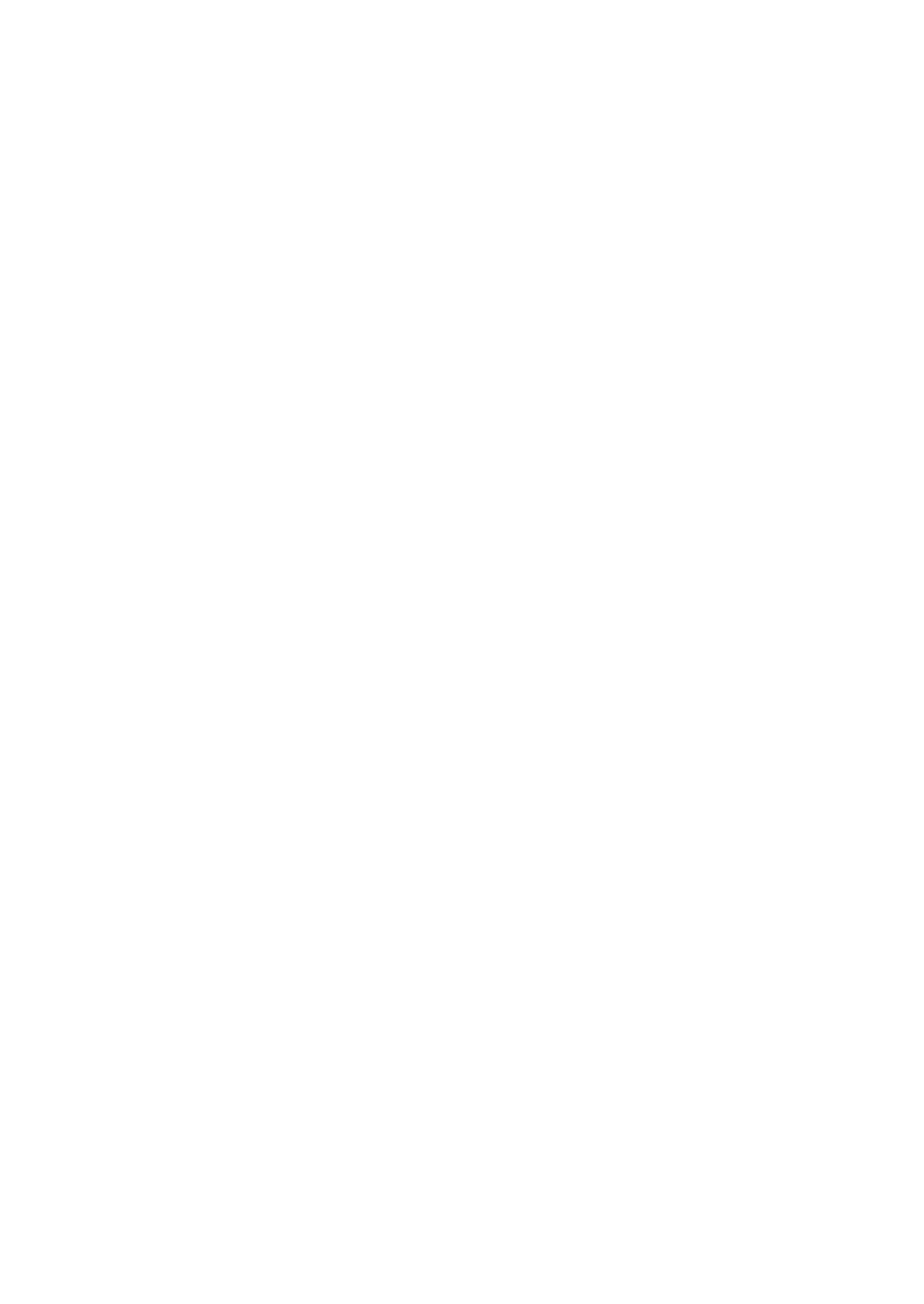*"Now let us… suppose that Rome is not a human habitation but a psychical entity with a similarly long and copious past—an entity, that is to say, in which nothing that has once come into existence will have passed away and all the earlier phases of development continue to exist alongside the latest one… If we want to represent historical sequence in spatial terms, we can only do it by juxtaposition in space: the same space cannot have two different contents… It shows us how far we are from mastering the characteristics of mental life by representing them in pictorial terms."* Sigmund Freud, Civilization and its **Discontents** 

## **Cities and Archives**

Understanding the relation between the city and the archive poses numerous interesting paradoxes, already signaled by Freud's ruminations on Rome. The question raised most directly is that of the juxtaposition of various temporalities and the possibilities of representing these temporalities and the historical experiences they signal in *spatial*  terms. At the most fundamental level, archives have deep and historical connections to memory and in particular, to authoritative forms of memory. The formal characteristics of archives signify languages through which memory is constituted for different groups of people. In this context, positioning the city as a form of archive raises numerous ethical and philosophical challenges that have a bearing both upon how we understand the nature of archives as well as upon how we understand the contemporary city.

The modern city is fundamentally a collection of strangers that exceed the boundaries of any singular form of identity and belonging. Thus the question of what sort of archive corresponds to the city as demographic space is fundamentally connected to the problem of belonging within the city and to the establishment of rights to the city. But because the city draws together disparate groups of people it is also necessary to consider that the city—as multiple forms of media—might serve as an archive actively *producing* connections amongst its residents rather than merely reflecting them. In this paper, I will consider both these aspects through which the idea of city-as-archive can be elaborated. They are in fact intimately connected and have a bearing, as I suggest above, on both our understandings of contemporary cities as well as our understandings of archives.

## **Metropolis as Media**

It is undeniable that contemporary urban experience is a deeply mediated one, conditioned, in particular, through the dissemination of cinematic and other kinds of imagery and sensory stimuli. Georg Simmel's seminal article, "Metropolis and Mental Life," written at the beginning of the  $20<sup>th</sup>$  century, already explores the sensory impact of the city on the urban resident's perception of space, time and sense of self. "The psychological foundation, upon which the metropolitan individuality is erected," writes Simmel, "is the intensification of emotional life due to the swift and continuous shift of external and internal stimuli." The metropolis is both the cause and the effect of the forms that social relations have taken in modern times, most notably the transformation of social relations into relations of calculation. Simmel writes, "the relationships and concerns of the typi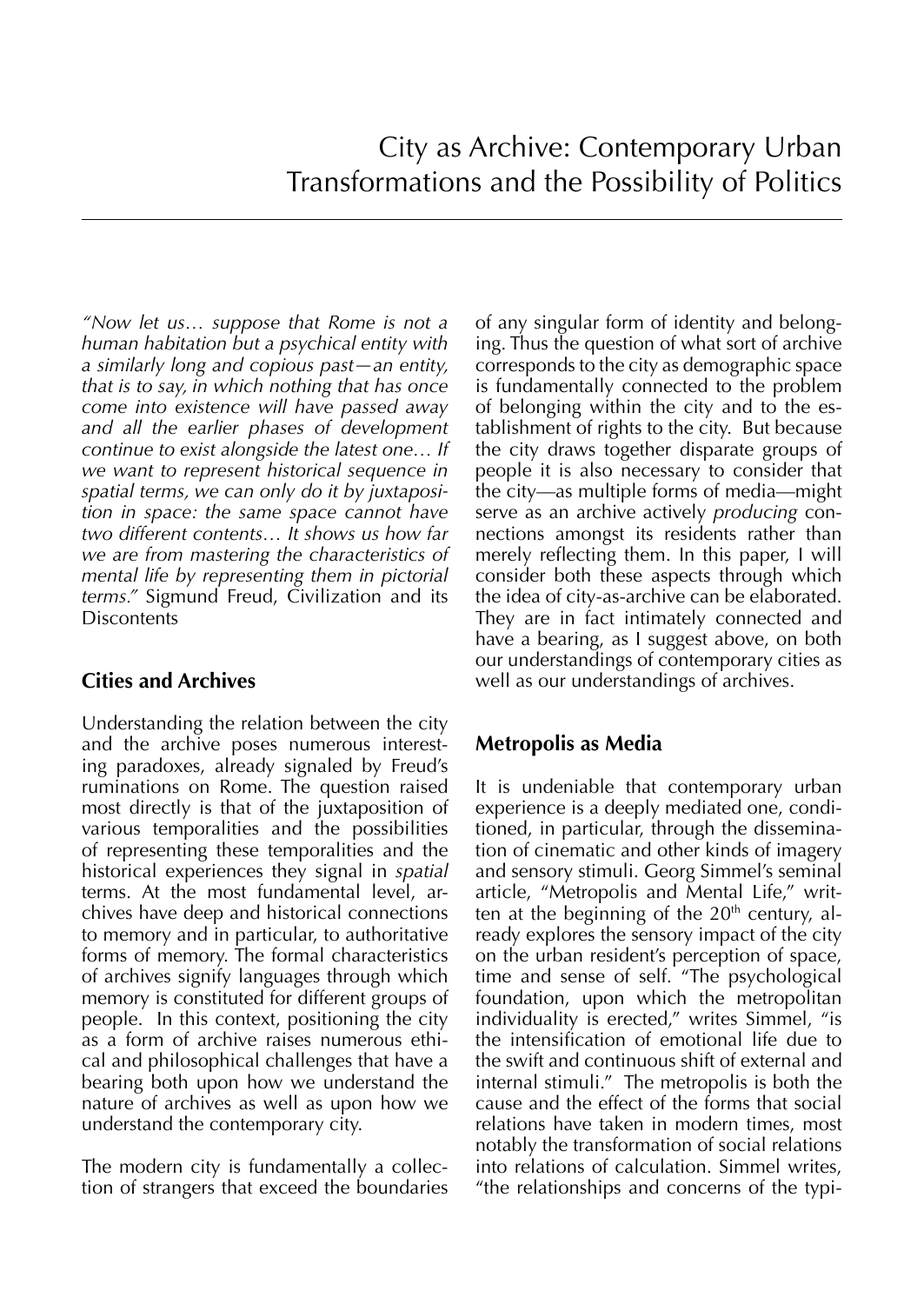cal metropolitan resident are so manifold and complex that, especially as a result of the agglomeration of so many persons with such differentiated interests, their relationships and activities intertwine with one another into a many-membered organism." For Simmel, this understanding of the metropolis as media is fundamental to his theory of the development of the metropolitan personality type.

The metropolitan form itself corresponds to the money economy and thereby becomes a very particular kind of medium within which social relations are transacted. "A person," writes Simmel, "does not end with the limits of his physical body or with the area to which his physical activity is immediately confined but embraces, rather, the totality of meaningful effects which emanates from him temporally and spatially. In the same way the city exists only in the totality of the effects which transcend their immediate sphere." These effects, connected to the advanced economic division of labor, can be thought of as a form of archive through which the modern metropolis and its residents are constituted. The "external and internal stimuli" that are thrown up by the metropolis have no preordained significance as such but instead work to *produce* connections between residents, however temporary and tenuous those connections might be. They also deeply affect the urban personality. Most fundamentally, they call into question the role of memory in the context of urban identity. What Simmel's understanding of the metropolis foregrounds is the idea that the city is a form of media, which saturates the life of its residents. This space of saturation is one of rapid change and transformation of stimuli and hence has a bearing upon forms of social interaction and the reproduction of socio-spatial forms within the city, better understood as "place."

In most commonsense understandings, archives are directly related to preservation of some parts of the past, collectively deemed of significance. In the case of the metropolis, founded upon the problem of constant newness and temporary experiences, as well as upon the temporariness of the bond between urban residents, this very notion of the archive itself is problematic. Yet, there is always a struggle against this sense of temporariness and transition engendered by the 'metropolis as media.'

This struggle becomes most visible in contestations over space and the production of place or meaningful socio-spatial form, engaging a different notion of city-as-archive. Here, different actors deploy the creation of an archive through acts of deliberate preservation and memorialization in order to secure their place within the pulse of the city. Acts of deliberate destruction too are increasingly deployed as strategies for creating archives. Indeed, historic preservation can also be viewed as much as an act of destruction as of preservation, as I shall explain further on. In the understanding of 'metropolis as media,' which engenders social exchanges, the archive becomes an emergent notion, a principle of ordering stimuli upon which future transactions are imagined and made present rather than a given notion of the past that has been deemed significant and marked for preservation. This sense of city-as-archive is always in conflict, sometimes productive and sometimes corrosive, with the sense of city-as-archive that emerges in acts of preservation and strategies to inscribe space with particular social and political agendas. I now turn to the built form as another site at which the city emerges as archive.

## **Preservation and Destruction**

Urban environments are always in transition, through incremental additions to the built fabrics, through new infrastructural initiatives and, increasingly, through redevelopment. In the contemporary moment, such transition signifies vitality and the lack of change, sometimes even radical changes, signifies stagnation. Thus, the most 'vital' cities of today such as Dubai, Shanghai and Beijing appear to be in perpetual motion,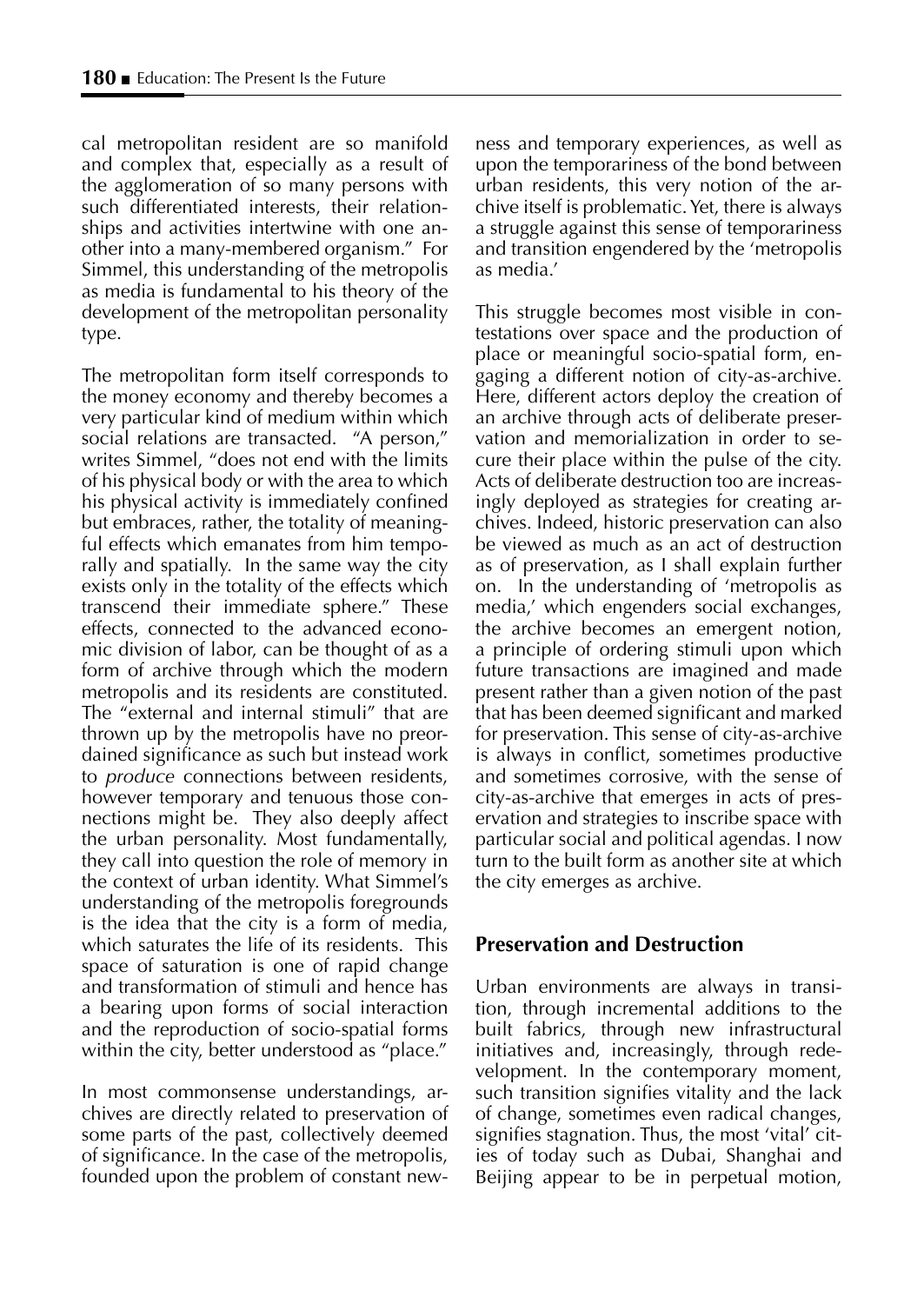covered with both construction sites and, in the case of Beijing and Shanghai, with plenty of demolition sites as well. In other cities, such as Beirut, repeatedly destroyed by wars, the process of reconstruction sparks off debates around questions of heritage and preservation. However, even if a city is not being subjected to dramatic transformations due to war or financial investment, the preservation of the historic fabric invariably alters the built environment of the city by altering its very atmosphere and significance. Preservation is undertaken as a means of creating collective memory by marking out certain places as being of significance.

Yet the significance of historic preservation in the contemporary world is open to debate. As the cultural theorist Ackbar Abbas has argued in several articles about Shanghai, historic preservation functions not to forge collective memory so much as to accommodate and naturalize change. The "image-city" created by these acts of preservation is then retailed to citizens and tourists by politicians, planners and developers as a source of revenue from mass tourism, festivals, rentals and so on. In places like Mumbai, where major transformations are currently underway in an attempt to turn it into a "world-class" city, the nascent heritage preservation movement continues to be dominated by elite citizens. Due to a highly particular rent-control legislation enacted almost six decades ago, a large part of the city's earliest neighborhoods have fallen into disrepair. The same legislation however, prevents the eviction of longterm tenants paying rents at rates determined in the 1940s and therefore has effectively stopped the redevelopment of these neighborhoods.

While developers and politicians have recently found ways to subvert all these regulations and to knock down a number of  $19<sup>th</sup>$ and early  $20<sup>th</sup>$  century buildings, the condition of these neighborhoods have also given rise to a vigorous debate over the question of preservation. As early examples of populist and vernacular, native architectural attempts

in a colonial city, these neighborhoods have been home to generations of Mumbaikars with deep historical connections and roots in the city. Yet these citizens today are caught a paradoxical situation of occupying some of the world's most expensive properties, closest to the city's central business district, while also finding themselves rapidly disenfranchised in the ambitious process of redeveloping the erstwhile port and trading city into a global hub for services.

In this context, conservation practices amount to what one Mumbai-based architect, Mustansir Dalvi has referred to evocatively as "architectural eugenics," or freezing the building envelope to conform to some image deemed 'objectively authentic.' Yet this form of eugenics amounts largely to imposing a particular vision and aesthetics based on claims of authenticity that are highly contestable and do not take into account the actual history of these neighborhoods. Treating the building envelope as a guide, conservationists associate these neighborhoods with certain communities even when empirical evidence shows the co-habitation of these areas by multiple communities. Thus conservation strategies sometimes become projects of ethnic cleansing and end up erasing the contribution of certain groups to the production of the city. In this way, authoritative narratives are circulated, based on the so-called historical expertise of particular specialists. This process represents one of ways in which the past is enshrined in the process of erasure through recourse to authoritative narrative. The built environment becomes an archive in which the silencing of multiple pasts and diversity is effectively achieved.

Cities with heterogeneous populations such as Mumbai and Beirut are perhaps in a different relationship when it comes to the production of the built environment as an archive than others such as Dubai, Shanghai or Beijing where the rapid and massive transformations of the built environment sends out other kinds of signals. In these latter cities, architecture often becomes a monumental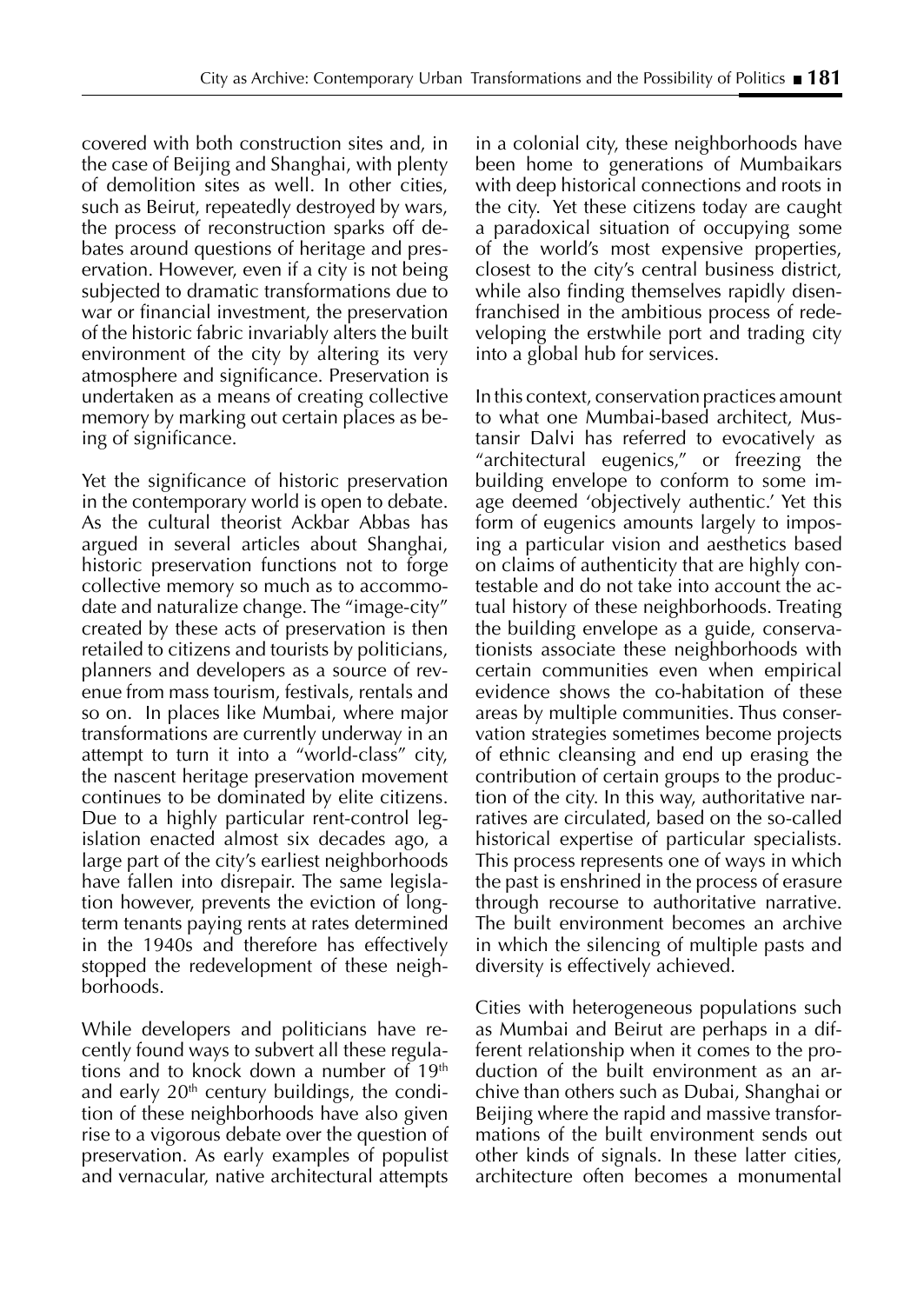tool in an attempt to produce feedback from a new world, forged by the forces of contemporary globalization. What kinds of signals do these monumental new cityscapes broadcast? In the context of speedy physiognomic alterations that are increasingly making different cities alike in appearance, cultural specificity as signaled by the built environment has been called into question.

If archives are associated with the production and dissemination of particular forms as signifiers of an absent past, the lack of cultural specificity physiognomically signaled, complicates the project of imagining the city as archive, at least at the level of built form. New kinds of signals about emergence, declaration and resistance to global cultural integration are being broadcast by these new cityscapes. In fact, it might be possible even to argue that monumental construction projects, such as those underway in Beijing in preparation for the Olympics signal an intention to harvest a new kind of cultural hermeticism, using an international language of design and style. How does the city emerge as an archive—one broadcasting particular cultural signals— in such diverse contexts as the Asian cities like Mumbai, Beirut, Shanghai, Beijing and Dubai, described in this section? To answer this question, we would need to turn briefly to a theoretical elaboration of the notion of the archive itself.

## **Navigating Voids**

Archives are neither universal forms nor are they uniform institutions that collect particular kinds of information in the service of particular, universal projects of history. Rather, we might think of archives as *languages*, whose formal characteristics constitute memory in different ways for different groups of people. This position assumes that the past itself, as an absence, is inherently unstable and is constantly reconstituted as memory through active forms of recollection and through institutional forms such as archives. The problem of the archive, as numerous theorists have pointed out, is the assumption of the *a priori* significance of the information gathered within the formal archive, usually considered to reflect something else, something that is less tangible such as cultural genius or a higher truth. The authority of the archive in fact rests upon this assumption.

In the preceding sections, I outlined the fundamentally ephemeral nature of the flows that constitute urban space on the one hand and the problems of locating any archive around what appears to be the least ephemeral aspect of urban space viz. the built environment on the other hand. In the latter instance too, we are forced to confront the fact that urban environments are constituted by a continuous and cumulative process of subtraction and destruction, which forms a crucial layer of the history of almost all contemporary cities. Even historic preservation, I suggested, ends up being a form of destruction.

In considering the relationship between cities and archives, we could do well to explore the built environment itself as an archive *of*  the city. But given the complexity of both cities and archives as historical forms, I suggest the alternative concept of city-*as*-archive as a tool with which to explore both the complexities of contemporary cities as well as of the processes by which archives are constituted. To take this a bit further, the concept of cityas-archive suggests an analogical relationship between cities and archives in terms of form and raises the question of the limits of each form. In so formulating the relation between cities and archives, I suggest that we are able to interrogate both the limits of the principles by which archives are constituted as well as the problem of belonging by which the city is constituted as a demographic space.

In particular, if we conceive of archives not just as institutional forms but also as *processes*, this analogical relation between cities and archives begins to acquire a shape that corresponds to the particular conditions of contemporary cities. The idea of the me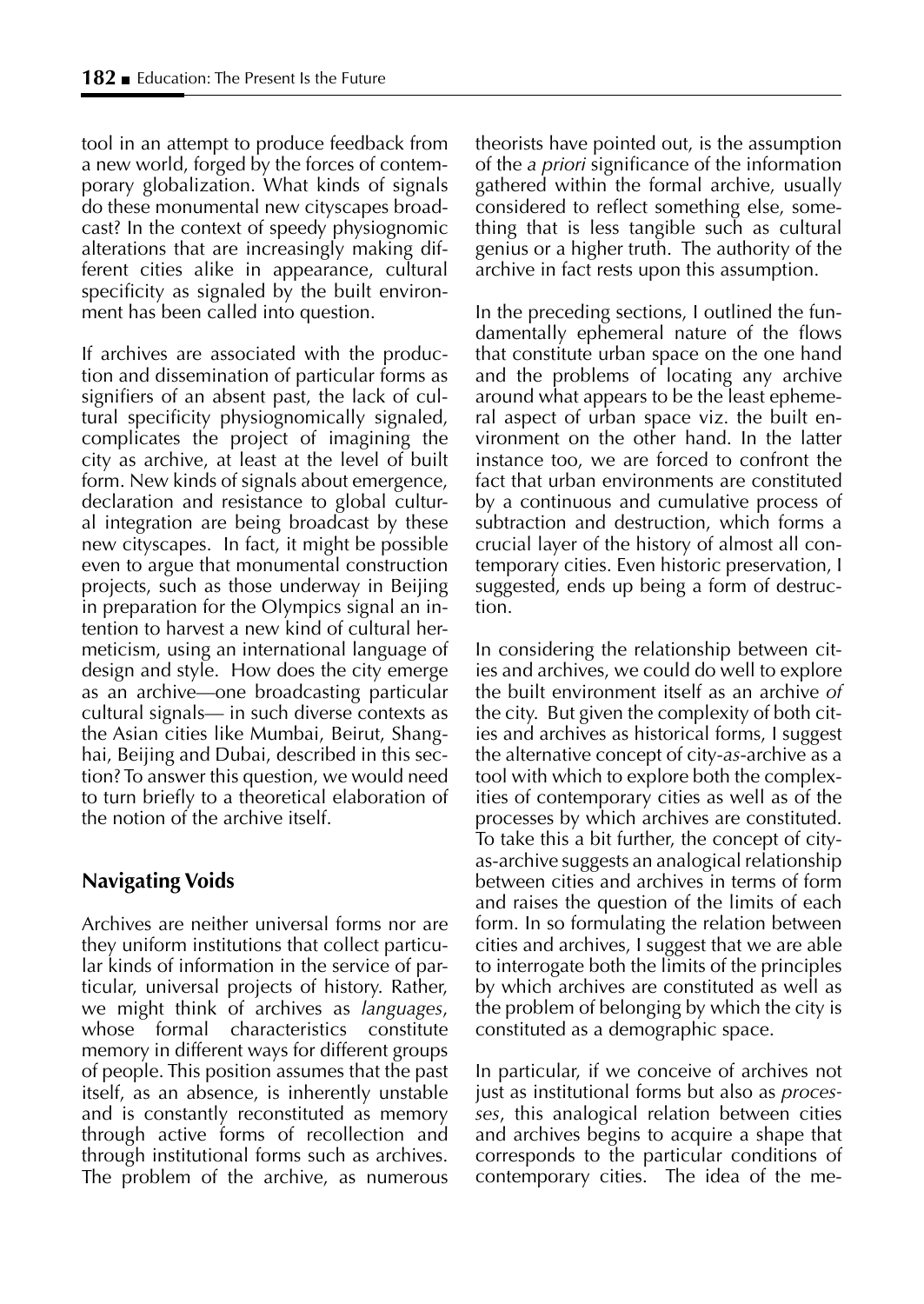tropolis as media connected to perpetual and ephemeral flows of information and stimuli, explored above, is a powerful reminder that we would need a processual understanding of the archive in order to grasp the nature of these flows. As a principle of order, the archive provides a base upon which history, memory and recollection takes place. Such memory structures relations between strangers thereby producing a sense of urban locality and place. Hence the relationship between cities and archives and the concept of city-as-archive has a significant resonance, especially in the context of globalization, the profound and epochal socio-economic transformation confronting the world today. In sum, I suggest that contemporary urban form can provide a theoretical apparatus to explore the constitution of archives and vice versa.

# **City Beyond Maps**

Maps and mapping have historically provided important functional tools in navigating the relationship between 'reality' and its abstractions. I specifically stress the *functional*  aspects of maps because the concept of 'reality' is itself highly contested and philosophical debates on the nature of 'reality' are legendary. In one sense, maps provide anchors for the production of archives as they mirror the transformations of the urban realm. As numerous recent analyses have suggested, the epochal transformation of society into an urban one is taking place at a planetary scale today. Yet the role of architectural plans in shaping contemporary urbanism is receding rather than increasing. As the architect Kazys Varnelis suggests, the workings of the contemporary, information-based economy, obviate "the need for the architectural plan" (Varnelis 2005). In this way, he suggests that a "city beyond maps" has already come into existence, one that cannot be mapped in terms of its visible architecture and infrastructure. This insight, about what we might call "invisible urbanism" is also a phenomenon that has been studied by anthropologists, who claim that it is necessary to study the city not only in its physical aspects but also by positioning its people and their network producing activities as the infrastructure that allows the city to function (see Simone 2004).

The physical transformation of cities in the context of globalization is sometimes accompanied by the massive displacement of people—either physically as in the case of Mumbai and Beirut or intangibly as in the case of the Parisian *banlieues*, whose inhabitants find themselves increasingly disenfranchised and imprisoned in place, displaced by being rendered immobile. The "city beyond maps" thus now includes not only the movement of global economic forces but also the informational layers carried by people as they are being displaced from familiar habitats or dangerous, temporary ones, as they are being rendered mobile. The city itself acquires a new relationship to density, the characteristic relationship between people and milieu, which defines the production of urban locality. Place-based density is transformed into a physically absurd value but is recoded into the stories that people carry with them across urban domains as they struggle to reconstitute their place within the city. For urban research, it becomes necessary to find ways of mapping these invisible and emergent structures of urban information in order to understand the processes by which residents are being re-embedded across diverse geographical spaces and scales into new networks of exchange and interdependency. These kinds of transformations provide a way of exploring the idea of city-as-archive in some depth.

As an example, I will turn here to some of the transformations currently underway in Mumbai as a way of examining the usefulness of the city-as-archive. As is well known, approximately half of Mumbai's population is estimated to be living in informal settlements, which are poorly serviced and largely disconnected from the infrastructural grid. Popularly referred to as slums, by residents as well as planners, politicians and develop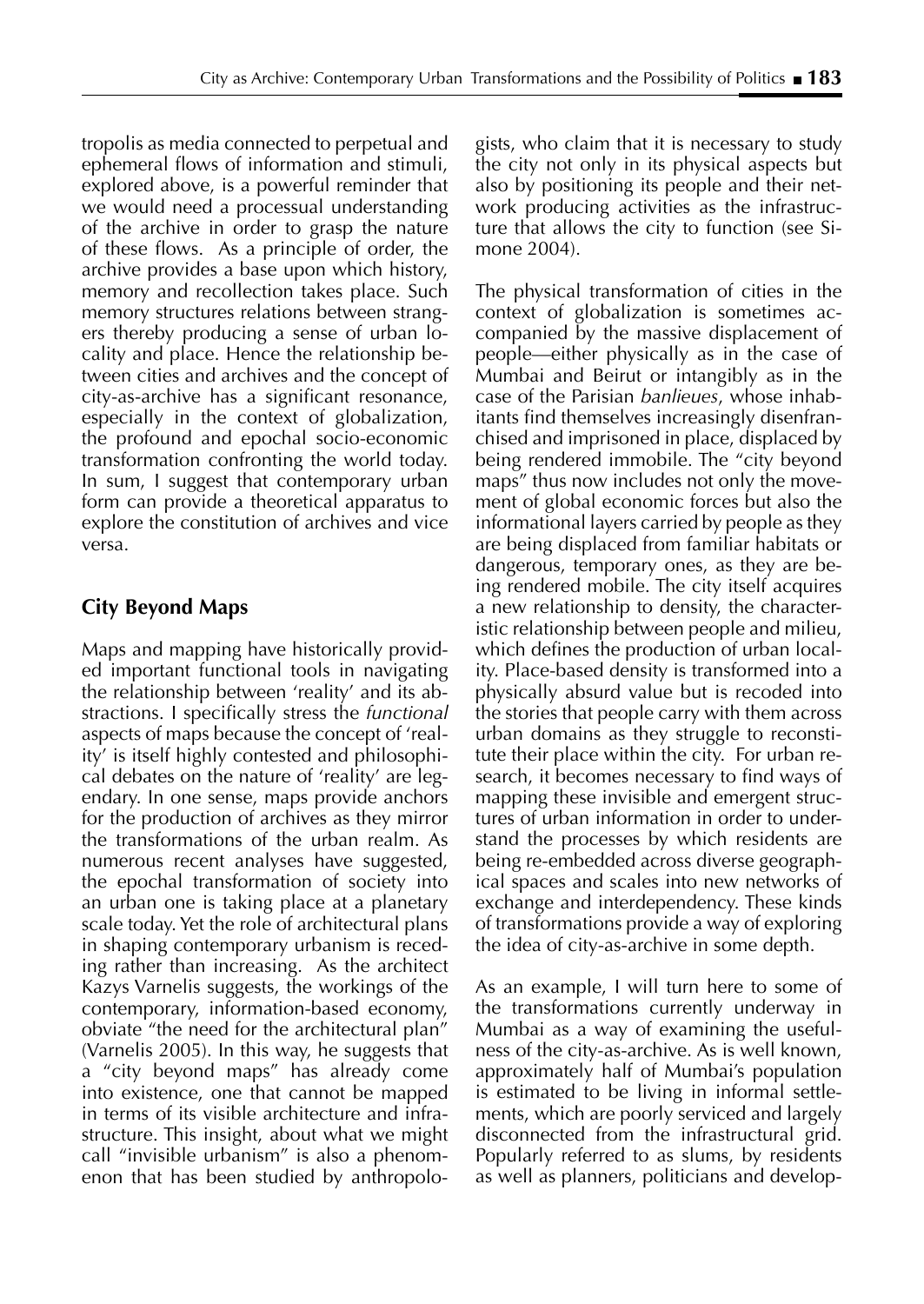ers, these settlements occupy a mere 8% of the total space of the city within its municipal limits. However, they are geographically spread all over the city and are often in very close proximity to affluent neighborhoods, forming the very antithesis of the isolated apartheid township, the contemporary Parisian *banlieue* or the ghetto. This to better developed neighborhoods has resulted in inflating the notional property values of the parcels of land on which slums are constructed, even if many of these land parcels only exist as a result of painstaking reclamation or are situated on top of infrastructural facilities and thus environmentally precarious or are lands whose ownership is locked in dispute. As the flow of real-estate capital has been liberalized and development itself has been privatized, these informal settlements have become highly prized targets since they stand as obstacles to the complete 'make-over' of the city along the lines of Shanghai or Dubai. In this context, a new form of struggle has taken shape, one that is different from the struggle to preserve historic neighborhoods in Mumbai, which I discussed earlier.

As the parcels of land on which these informal settlements sit are absorbed into the formal, built landscape of the new city, with its aspirations to becoming the next Shanghai, large numbers of residents have been displaced into new tower-block buildings, built on designated parcels of land, often at a great distance away from their original homes. The slum, in one sense, constitutes a material expression of density in space. But density itself can be reconceptualized, not merely as the spatial occupation of a location by a given population but also as a network of information and relationships, which can also be detached from space. Thus the displacement of these residents can also be seen as a detachment of the density of their informal infrastructure of relations and networks from place itself. While many of the current struggles in the city are articulated around the idea of asserting a right to the city, these struggles primarily function to produce political gridlock and to maintaining status quo.

Meanwhile, speculative capital continues to thrive and even profit from these struggles as bets are laid down on the future shape of the city and profits realized in the present moment, on the basis of anticipation.

In this context, the challenge for both planning and politics is the identification of new forms of general or common interest. Normative notions of urban planning take infrastructure as a point of departure and as terminus, understanding underlying urban conditions in relation to existing infrastructure. Infrastructure is seen as providing the organizational glue for an automatically constituted public sphere and an accurate indication of existing conditions, including demographic ones. But this form of understanding the basis for politics is clearly in danger as urbanism advances, marching to the tune of a "city beyond maps," an invisible architecture of forces. Here, a new concept of urban politics can be usefully articulated by reference to the city-as-archive. Following my earlier analysis, archives can be treated as anchors in the reconstitution of social relations rather than as reflections of an already existing set of underlying conditions. Further, if we can treat density as a reflection of a network of information and relationships rather than as a demographic indicator of the *quality* and nature of the experience of place, then I suggest that these newly mobile forms of density can themselves be positioned as a form of archive. The new city, coming into being, can then be read as an archive, and urban political struggles might be repositioned in the zone of anticipation rather than in the zone of nostalgia.

## **The Pedagogy of the Urban**

This city-as-archive, which includes the reconstitution of urban density as a key factor, can provide an important counterpoint to understanding how emergent relationships within the new city are to be understood. By providing a means of recording and *including* the fluidities of urban informality as vital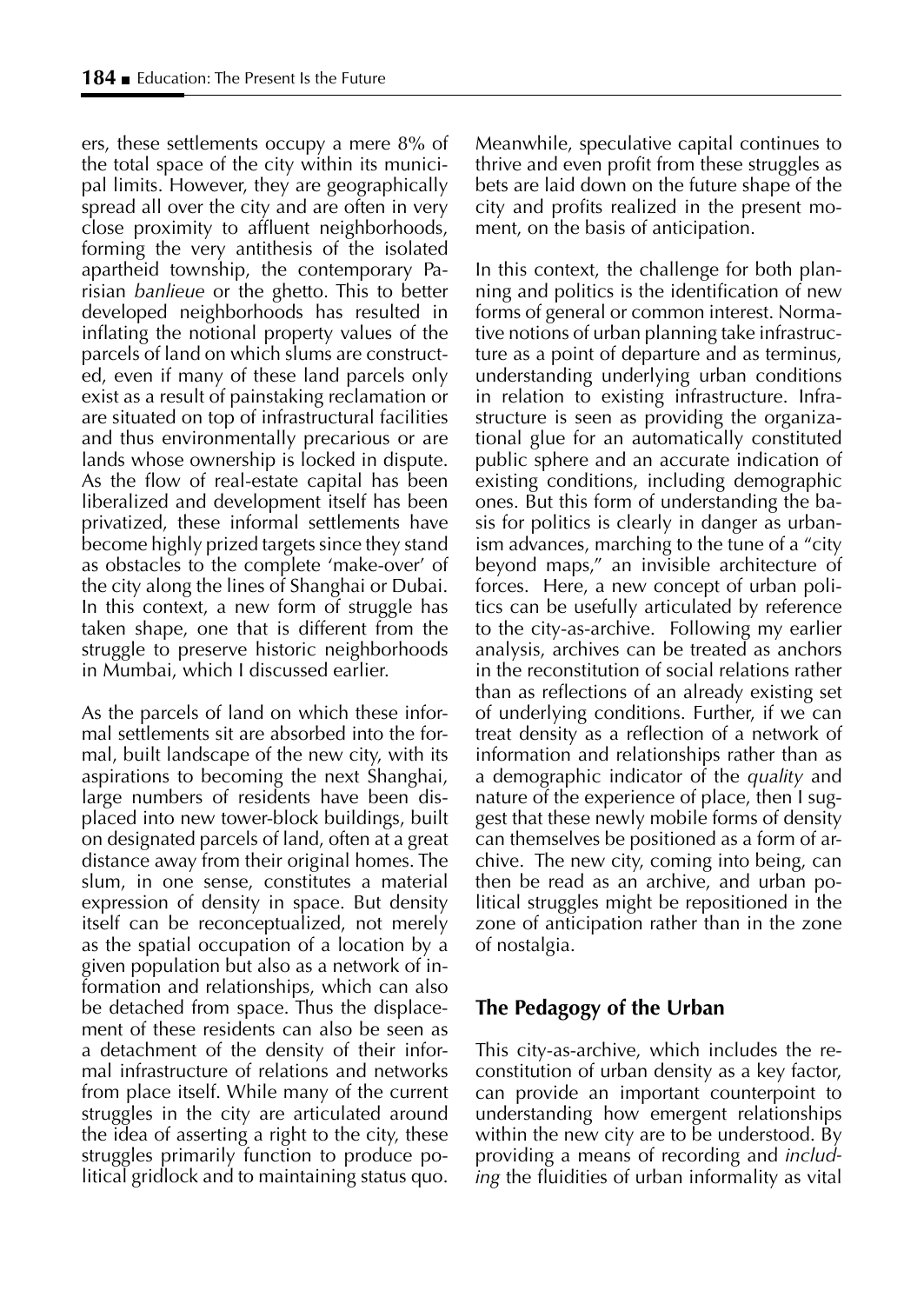*information,* the city-as-archive provides a lens into the emergent as much as it indexes historical forms. I suggested earlier that rather than highlight the archive's capacity to accurately represent a past, that we use the notion of archive as a way of navigating the voids of the present, as a practice of intervening into and reading the urban fabrics created by these voids, not for reading the urban fabric as a quilt or a palimpsest of historical forms, preserved within the archive. These voids of the present are created not only by environmental destruction, catastrophes or targeted acts of terror but also by the quotidian transformations of urban space by politicians, developers and planners. In an age marked both by destruction and the stimulation of memory and identities as well as by the massive proliferation of data, information, its collection and its organization, we need to rethink the notion of archive to encompass a dynamic sense of ordering and interpretation, unmoored from the politics of preservation and evidence creation for historical understanding.

In contexts such as Mumbai but also in many other contemporary urban contexts, such an approach is invaluable for it points to the possibilities of a politics based on anticipation rather than one that is based on known forms of place and demographic arrangement. The notion of the city-as-archive enables the production of tools of urban design that take a very different view of demographic density and its relation to urban infrastructure. On this view, density would be seen as part of a mobile and transforming infrastructural landscape rather than as a static indicator to be rearranged through new infrastructural input. In other words, the city's demographic profile, seen through the lens of the city-as-archive foregrounds information that has a bearing on the future rather than information that merely has to be reorganized and purged or, in other words, as information belonging to an archive that merely plots historical transitions by containing information as evidence. Thus, beginning with the simple fact of the centrality of spatial transformations, we move

away from considering these spatial transformations as archival evidence in understanding contemporary urban fabric and politics. Instead, we argue for a new methodological move, to posit the transforming city itself as an archive in the making, a form that will have a profound bearing on our understanding of the past as a history of the present.

Such an approach has practical pedagogical implications, particularly for the design professions, engaged in harnessing creativity for the production of urban futures. At the broadest level, it enables us to rethink the kinds of tools necessary for projects of urban regeneration, itself a constant feature of contemporary cities. By providing a theoretical apparatus for mapping emergent relations rather than isolating and classifying certain forms as belonging to the past and others to the present, city-as-archive also serves as a methodological intervention into the re-creation of everyday relations. In this sense, cityas-archive is fundamentally a pedagogical tool, one that encourages conceptual creativity as the basis for political transformation. Without such conceptual creativity, the analytic basis for political action remains fundamentally conservative. If design as a professional activity is fundamentally connected to imagining and producing the future, then the particular concept of the archive advanced in this exposition of city-as-archive can provide the basis of that creativity. In other words, city-as-archive fundamentally works as a tool refashioning our relation to the future itself through its potential to intervene in the education of urban designers.

## **Conclusion**

Both cities and archives play a central role in constituting our understanding of social life. The modern metropolis *as* media constantly mediates, produces and maintains relations amongst strangers. Similarly, once we free ourselves from the constraints of archives as particular, official institutional forms, we are in a better position to understand the archive